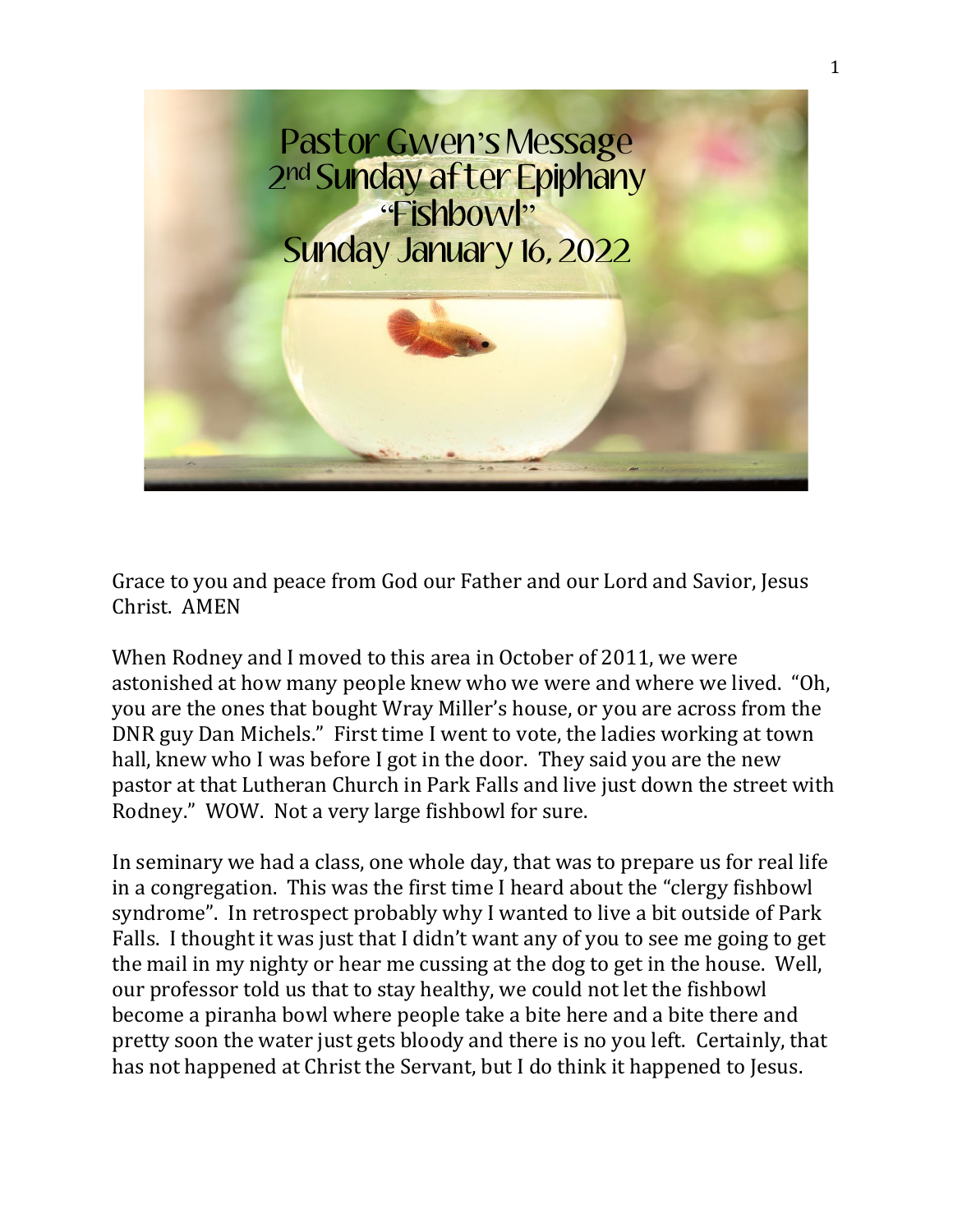Our Gospel story for today is the beginning of Jesus being in the Messiah Fishbowl.

Jesus and his mother are at a wedding in Cana. No mention of who the couple was that got married, but Jesus is there with Mary and a few of his disciples. And remember that weddings are big events in Jesus' day. There were no Brewers games to watch on TV, no movie theatres or computer games for entertainment. So, a wedding was a big deal. And they usually lasted 7 days. Remembering the cost of Leigh Grace's wedding, I sure am glad it did not last more than 7 hours, yet alone 7 days. And the whole community was invited. And wine was essential. Not necessarily to get drunk, but certainly to have some fun.

And how shameful for the bridegroom's parents if they were to run out of food or wine. And sure enough, it happened. They were out of wine. What a disaster. This family sure would be the talk of the town for a long time to come.

Somehow, Mary finds out that this catastrophe has happened. She goes to her son and tells him about the situation. And Jesus in a rather rough way rebukes his mother by saying that it is not their concern. And then the biggie, Jesus says, "My hour has not yet come." Not ready to enter the fishbowl just yet. Mary does not take this as his final answer. She goes and tells the servants to listen to her son. In her heart she must have known that Jesus would handle this calamity.

A question for our Gospel writer John, why would he retell this story as Jesus' first sign? Would it not have been better to use a larger-than-life feat of healing or raising someone from the dead, rather than turning water into wine? And notice too that not many people were present to witness this event. Only Mary, the servants, and maybe the few disciples were actually privy to what happened. Even the wine steward and bridegroom did not understand what had happened. John does not tell us his reasoning and in fact, many other details are not explained either.

How did his mother know that Jesus could solve the wine shortage issue? What had happened in their life together that gave her the idea that Jesus could to do such a sign? Why are there so many jugs at the wedding? Yes, ritual purification needed to happen before such a special event, but probably a cup or two of water would have been enough for the ceremonial ritual. And why does Jesus take such exception to his mother's request that he help? True, there was a very small audience for His first miracle. Lots of questions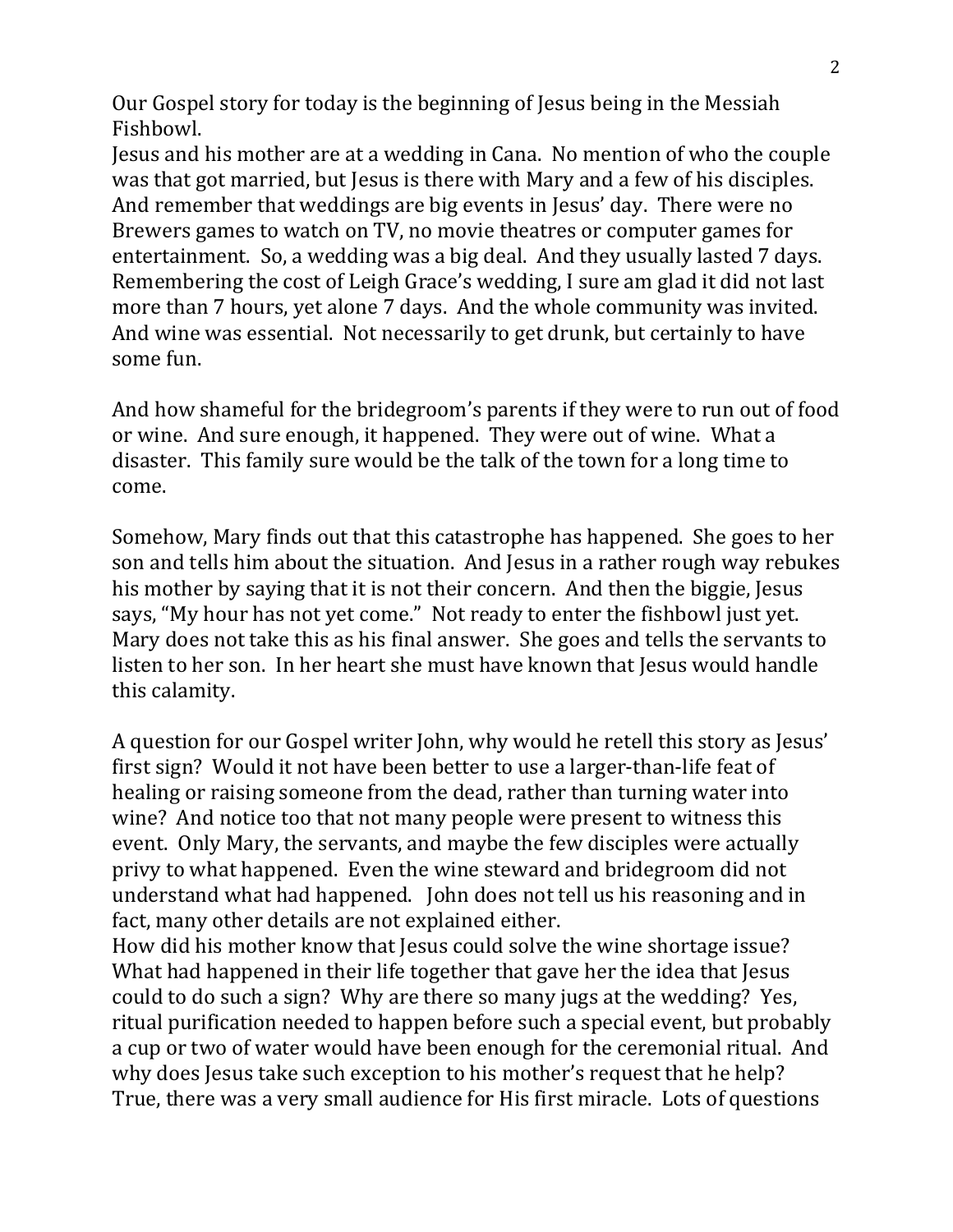here in what we do not know. But guess that gives us preachers something to talk to you about on Sunday mornings.

To me the important thing in this story comes in the statement in the last verse, "revealed his glory". This miracle or sign is all about Jesus revealing his glory. So, what exactly does that mean?

We first must understand that a miracle or a sign does not have a life of its own. It is there to point to something bigger than itself. We are not talking about how amazing it is that water can be turned into wine. This wine was to let the bridegroom continue his party, but eventually the wine will be exhausted, and people will go home. No different is one of Jesus' more well experienced miracles of feeding the 5000 with a little boy's lunch. Yes, their stomachs were filled, and all were satisfied, but in another 6 hours or so they would be hungry again. Even one of the greatest miracles of bring Lazarus back to life is short lived as he would die again and be buried. So, you see that all his miracles have short lived consequences for the recipients, but the longterm goal was to show Jesus in his glory. All the miracles showed the power of Jesus.

And maybe that is why Jesus was hesitant to show his power at his mother's request, for the power Jesus has comes from the one who sent him, God. Jesus does not take his power for granted and neither should anyone, not even his mother. These signs will happen in God's time, not in human time.

Our water into wine story is not that He is able to make water into 20 proof wine. It is about those who see these signs putting their trust in God through Jesus. Jesus is the one that will bridge the gap between heaven and earth. Every sign in John's gospel will continue to reveal his glory, his purpose in coming into the world. And surely his hour will come when he will be revealed for who he truly is, God's only Son, the true Messiah of Israel.

There are 2 clues about this. The first one is the way John begins this story, "On the third day". We have no idea what on the third day refers too. The third day after or before what? We all know now what that refers too. On the third day, Jesus rose from the dead. On the third day, the tomb was empty.

The other clue is found in what the wine steward said, remember?" Everyone serves the good wine first, and then the inferior wine after the guest have become drunk. But you have kept the good wine until now." God sent the law, Abraham and the prophets, Moses to the Israelites and now finally, God has